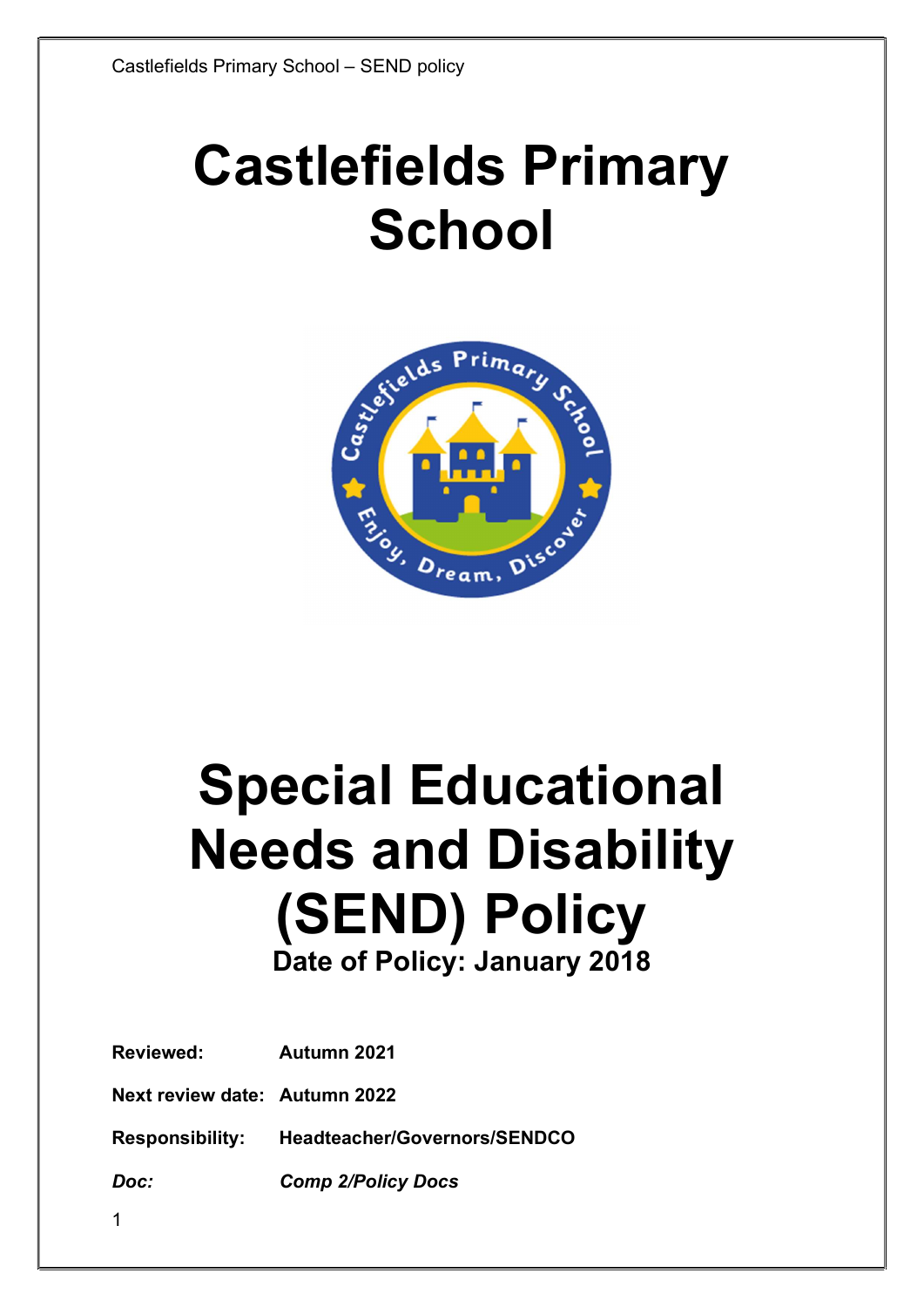## Special Educational Needs and Disability (SEND) Policy

At Castlefields we aim to develop each child: emotionally, physically, intellectually, spiritually and socially so they are able to reach their full potential and be prepared for the next phase in their Life Journey and education. We are committed to the Special Educational Needs and Disability Code of Practice:  $0 - 25$  years which became statutory from 1 September 2014.

We provide a happy and nurturing environment where we value every child and their differences. Our motto is 'Enjoy, Dream, Discover' and we support every child to do just that.

#### Introduction

At Castlefields we provide a broad and balanced curriculum with the National Curriculum 2014 as our starting point. When planning teachers set learning challenges that meet the diverse needs of all children.

We pride ourselves on Quality First Teaching which facilitates inclusive teaching and learning for all abilities, races and genders. Some children have particular learning requirements that create barriers to learning. These are most likely to arise as a consequence of a child having a Special Educational Need or Disability. One of the main factors of Quality First Teaching is that it takes into account these needs and makes provision for them. This enables all children to participate effectively in all curriculum and assessment activities.

Children may have educational needs throughout, or at any time during, their school life. This policy ensures that curriculum planning and assessment for children with Special Educational Needs takes account of the type and extent of the difficulty experienced by the child. We seek to ensure all children are fully included in all aspects of school life.

Castlefields will do its best to ensure that the necessary provision is made for any Castlefields pupil who has special educational needs or disabilities. We will ensure that all staff in the school are able to identify and provide for those pupils who have special educational needs or disabilities to allow pupils with SEND to join in the activities of the school.

The staff and governors of Castlefields will also work to ensure that all SEND pupils reach their full potential, are fully included within the school community and are able to make successful transfers between educational establishments. This policy aims to support all members of staff in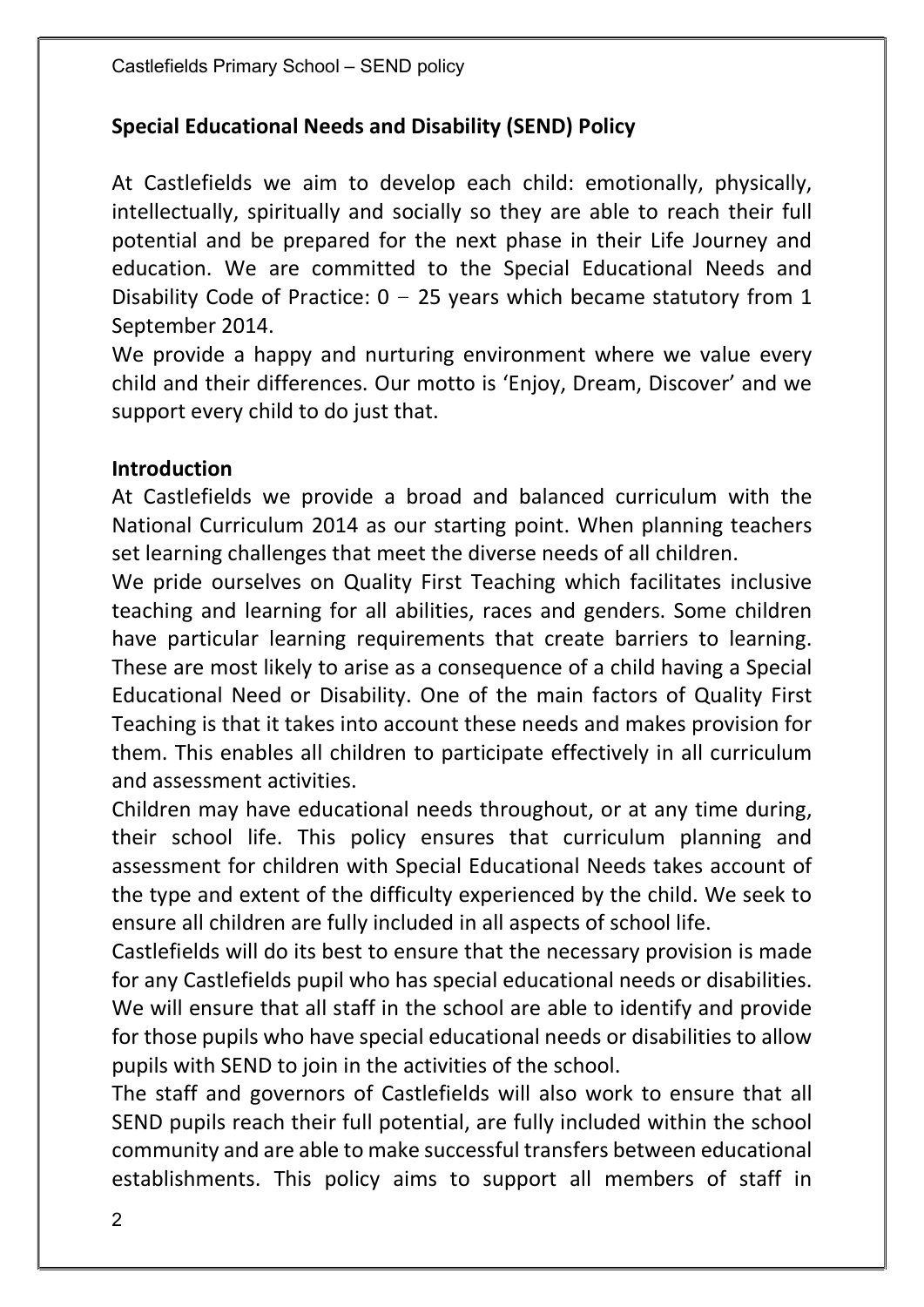Castlefields Primary School – SEND policy

providing positive whole school approaches towards the learning, progress and achievement of SEND pupils. With this as an underlying principle, we believe that;

## All teachers are teachers of Special Educational Needs. Every teacher is responsible and accountable for the progress and development of all pupils in their class even where pupils access support from teaching assistants or specialist staff.

Teaching and supporting pupils with SEND is therefore a whole school responsibility requiring a whole school response. Meeting the needs of pupils with SEND requires partnership working between all those involved – Local Authority (LA), TRUSTED, Castlefields Primary School, parents/carers, pupils, children's services and all other agencies.

This policy has been developed in partnership with the SENDCo, SEND governor, SLT, staff and parents of pupils with SEND.

## Aims and objectives

"To provide the structure for a pupil-centred process that engages pupil, family, school and other professionals in planning for and implementing high quality, needs led provision that is consistent across the school."

This overarching aim ensures all of our pupils are able to access the same opportunities for learning and social development achieving maximum progress, fulfilling their potential and promoting their well-being.

The SEND Policy of Castlefields reflects the principles of the 0-25 SEND Code of Practice (2014). The aims of this special educational needs policy are to:

- To create an environment where the needs of individual children with SEND can be met;
- To ensure that the special educational and/or disability needs of children are identified, assessed and provided for;
- To make clear the expectations of all partners, including the family, in the process;
- To identify the roles and responsibilities of staff, governors and parents/carers in providing for children's special educational and/or disability needs;
- To enable all children to have full access to all elements of the school curriculum and school life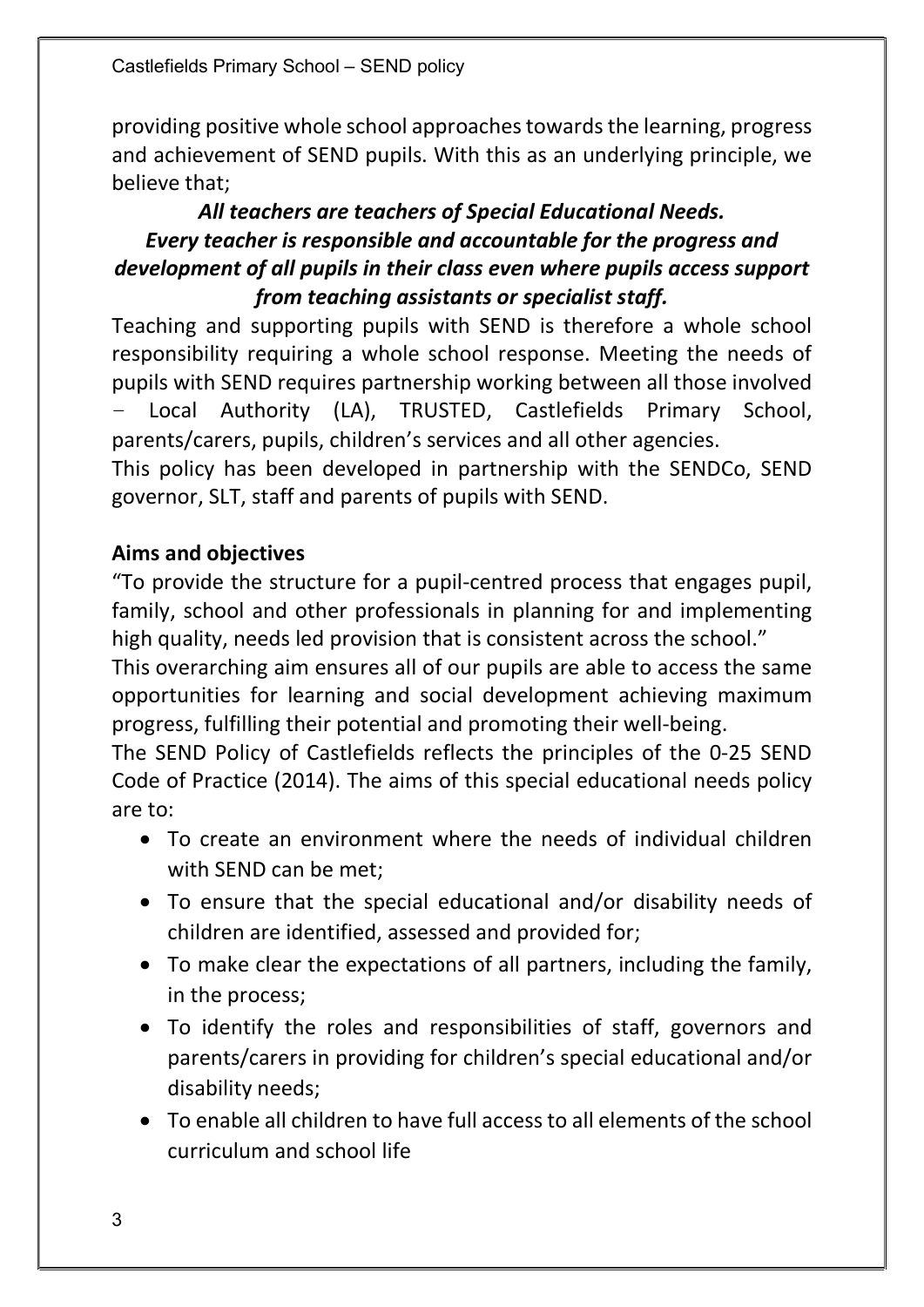To provide support and advice for all staff working with pupils with special educational needs

## Definition of Special Educational Needs and Disability

Pupils with Special Educational Needs and Disability will include those pupils with additional needs who require specific interventions to support learning or special accommodation for physical disability. Pupils who come within the remit of the school's SEND policy are those pupils who have one or more of the following:

- $\triangleright$  Communication and Interaction
	- **Specific Language Impairment (SLI)**
	- **Autistic Spectrum Disorder (ASD)**
- $\triangleright$  Cognition and Learning
	- **Moderate Learning Difficulties (MLD)**
	- Severe Learning Difficulties (SLD)
	- **Profound and Multiple Learning Difficulties (PMLD)**
	- Specific Learning Difficulties (SpLD)
- $\triangleright$  Social, Emotional and Mental Health Difficulties
	- **Anxiety**
	- **Depression**
	- **U** Withdrawal
	- Attention Deficit Hyperactivity Disorder (ADHD)
	- Attention Deficit Disorder (ADD)
	- **Attachment Disorder**
- $\triangleright$  Sensory and/or Physical Needs
	- Visual Impairment (VI)
	- Hearing Impairment (HI)
	- **Multi-sensory Impairment (MSI)**
	- **Physical Impairment (PI)**

Some learning needs can be supported from within the expertise in school and some will need support from outside agencies. The needs of the whole child are always taken into account when considering the above.

## Educational Inclusion

Through our careful provision we realise and respect the fact that children: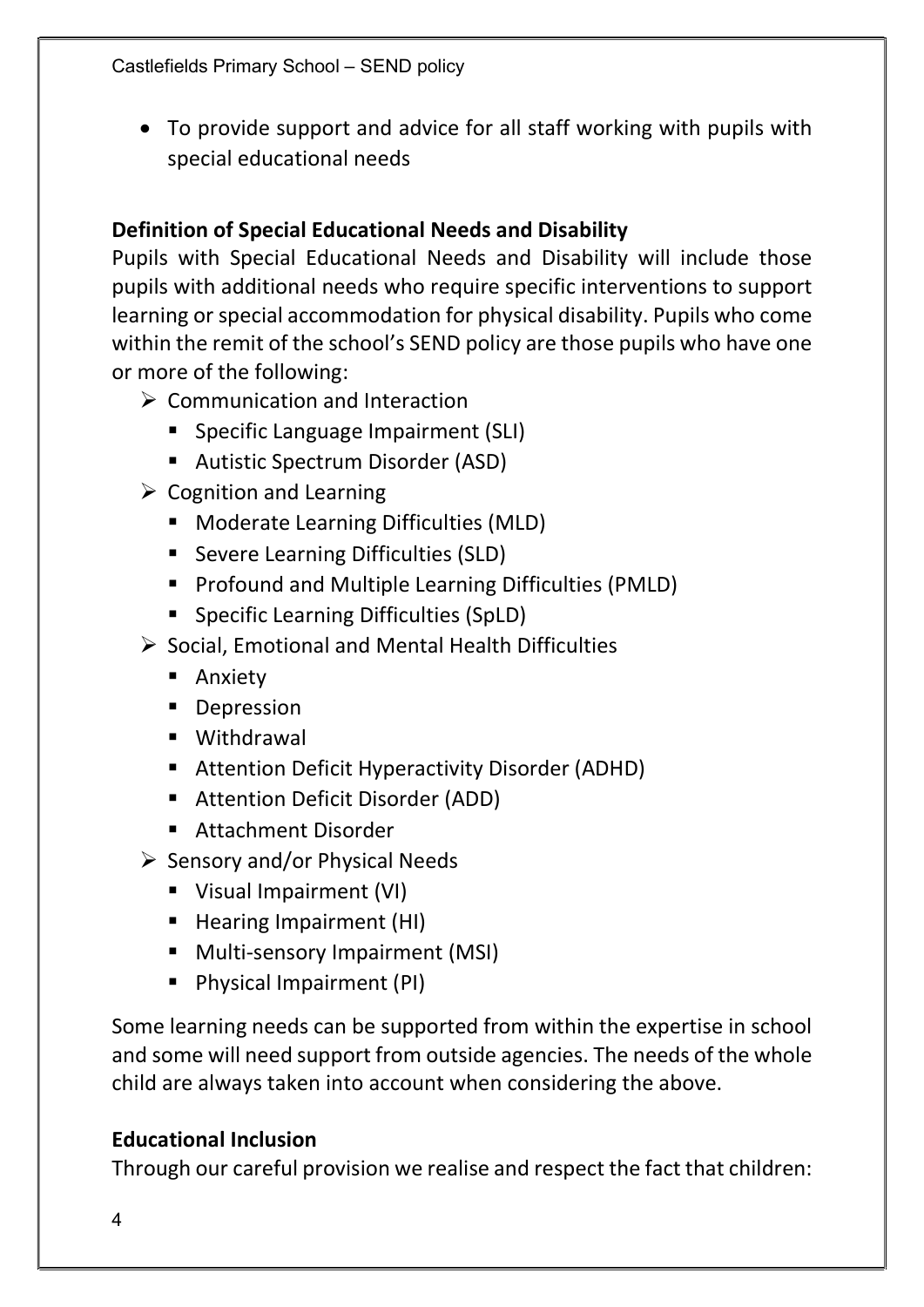- Have different educational and behavioural needs and aspiration
- ❖ Require different strategies for learning
- $\triangleleft$  Acquire, assimilate and communicate information at different rates
- $\cdot$  Need a range of different teaching approaches and experiences
- ❖ May require their environment to be adapted

At Castlefields, teachers and teaching assistants respond to children's needs by:

- ❖ Providing support for children who need help with communication, language and literacy
- ❖ Planning to develop children's understanding through the use of all available senses and experiences
- $\cdot$  Planning for children's full participation in learning, and in physical and practical activities
- $\triangle$  Helping children to manage their behaviour and to take part in learning effectively and safely
- ❖ Helping individuals to manage their emotions, particularly trauma or stress, and to take part in learning

## Meeting Medical Needs

The Children and Families Act 2014 places a duty on schools to make arrangements to support pupils with medical conditions. Individual healthcare plans will normally specify the type and level of support required to meet the medical needs of such pupils.

Where children and young people also have SEN, their provision should be planned and delivered in a co-ordinated way. For those pupils with an Education, Health and Care plan (EHCP), this will be used as it brings together health and social care needs, as well as their special educational provision.

The school recognises that pupils at school with medical conditions should be properly supported so that they have full access to education, including school trips and physical education. Some children with medical conditions may be disabled and where this is the case the school will comply with its duties under the Equality Act 2010.

## Children in Hospital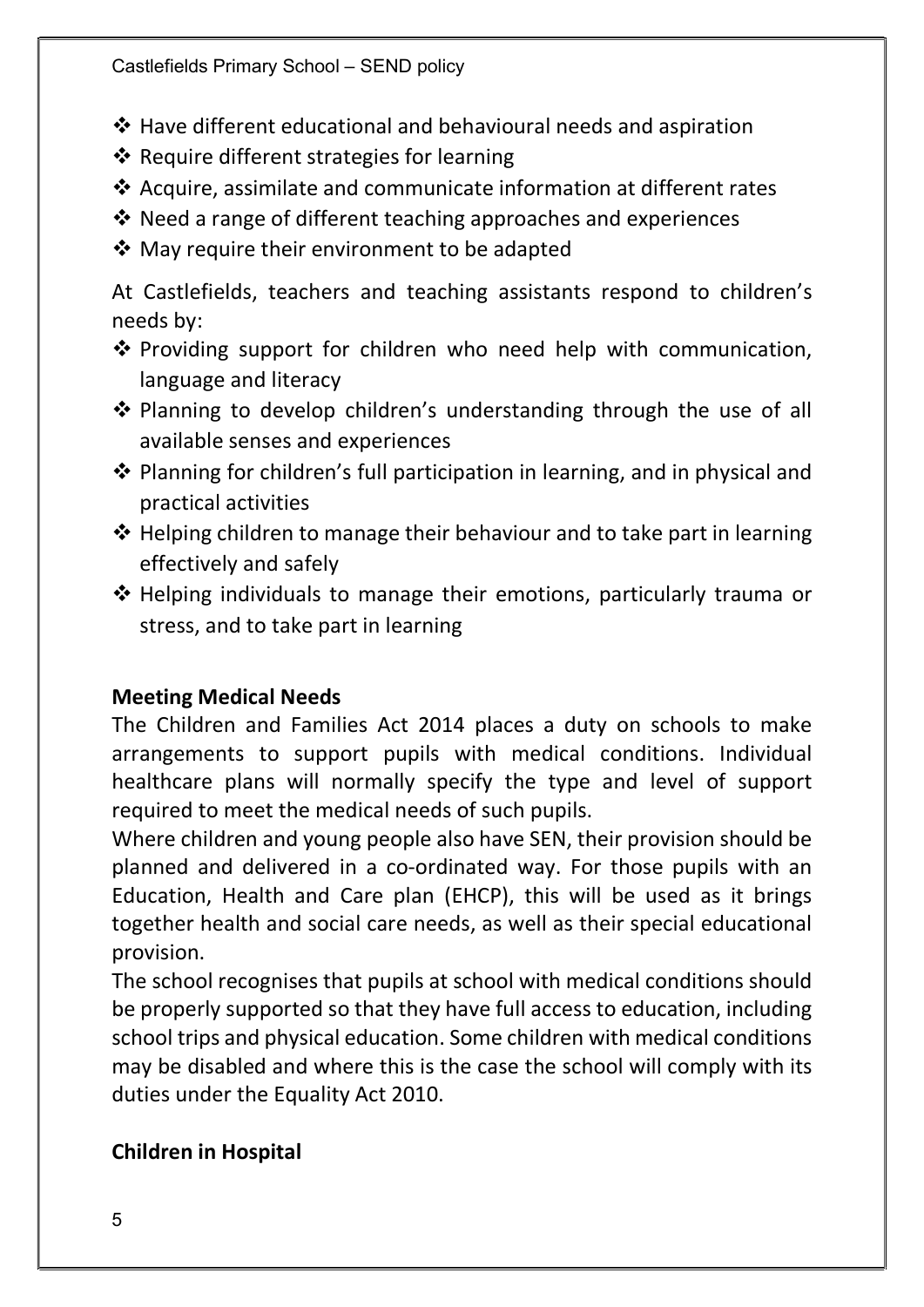When children are in hospital or have long periods at home due to medical needs the school will liaise with other agencies and professionals, as well as parents/carers, to ensure good communication and effective sharing of information. This will enable optimum opportunities for educational progress and achievement.

#### The role of the Special Educational Needs Coordinator (SENDCo)

The school Special Educational Needs Co-ordinator is Mrs Lauren Shingler who has achieved the Special Educational Coordinator award.

#### At Castlefields the SENDCo:

- $\triangle$  Manages the daily organisation of provision for children with SEND
- ❖ Supports and advises other staff
- ❖ Maintains the school SEND register
- ❖ Contributes to and manages the records of all children with SEND
- ❖ Oversees the tracking of children with SEND and contributes to pupil profile meetings and parental consultations about these children
- Completes documentation for outside agencies, in partnership with class teachers and parents
- Maintains resources to enable suitable provision to be made
- $\triangleleft$  Acts as a link to outside agencies
- Monitors and evaluates the SEND provision and reports to the governing body

#### The role of the Headteacher:

The Headteacher has responsibility for the day-to-day management of all aspects of the school's work, including provision for children with special educational needs. The Headteacher will keep the Governing Body fully informed on Special Educational Needs issues. The Headteacher will work closely with the SENDCo and the Governor with responsibility for SEND.

## The role of the governing body

The governing body has identified a link governor for SEND who will on behalf of the governing body ensure the necessary provision for any child identified as having SEND is made. The governor with responsibility for SEND is Mrs Judith Snead. She will meet with the SENDCo once a term to discuss matters related to this policy.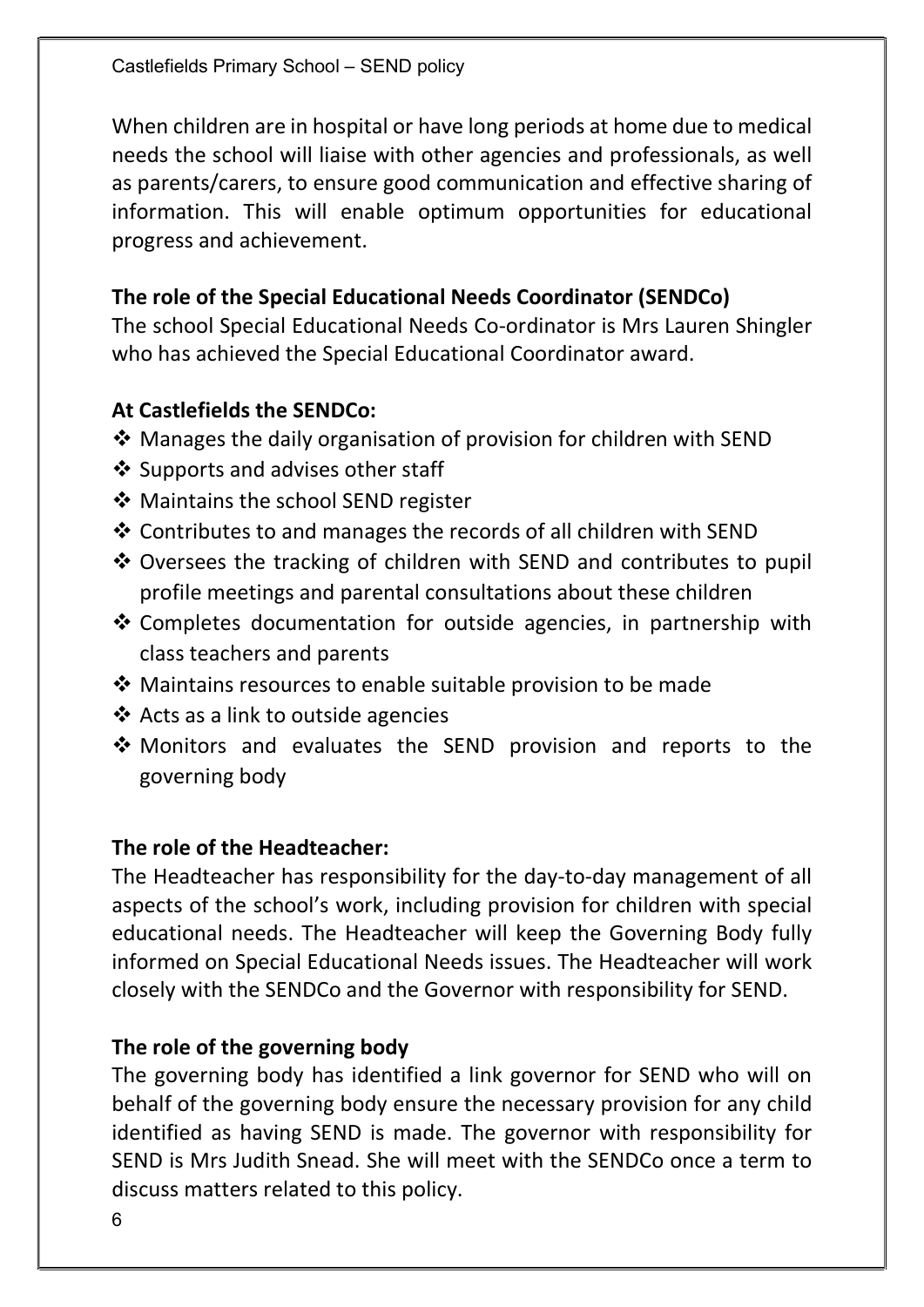#### All Teaching and Non-Teaching Staff:

• All staff are aware of the school's SEND policy and the procedures for identifying, assessing and making provision for pupils with special educational needs.

• Class teachers are fully involved in providing high quality teaching, differentiated for individual pupils. This includes reviewing and, where necessary, improving, their understanding of strategies to identify and support vulnerable pupils and their knowledge of the SEN most frequently encountered.

• Class teachers are responsible for setting suitable learning challenges and facilitating effective special educational provision in response to pupils' diverse needs in order to remove potential barriers to learning. This process should include working with the SENDCo to carry out a clear analysis of the pupil's needs, drawing on the teacher's assessment and experience of the pupil as well as previous progress and attainment.

• Teaching assistants will liaise with the class teacher and SENDCo on planning, on pupil response and on progress in order to contribute effectively to the graduated response, (assess, plan, do, review).

#### SEND Information Report

The school will ensure that the SEND information report is assessable on the school website. The information report will be updated annually and any changes to the information occurring during the year will be updated as soon as possible. Further information is available in "The Local Offer/SEND Information Report" which is available on the school's website.

#### Admission Arrangements

Any children with SEND will be admitted to Castlefields in line with the agreed Admissions Policy. For admissions to nursery see – specific policy. For admissions to school at age 4+ (Reception) see School Admission Policy. From the moment a parent/carer approaches school regarding admission, a dialogue begins, to allow us to have as full a picture of the child joining our school community.

#### Teaching and Learning – to include interventions

Our offer to all pupils at Castlefields School aims to give each child a broad and balanced curriculum through Quality First Teaching. Teachers plan for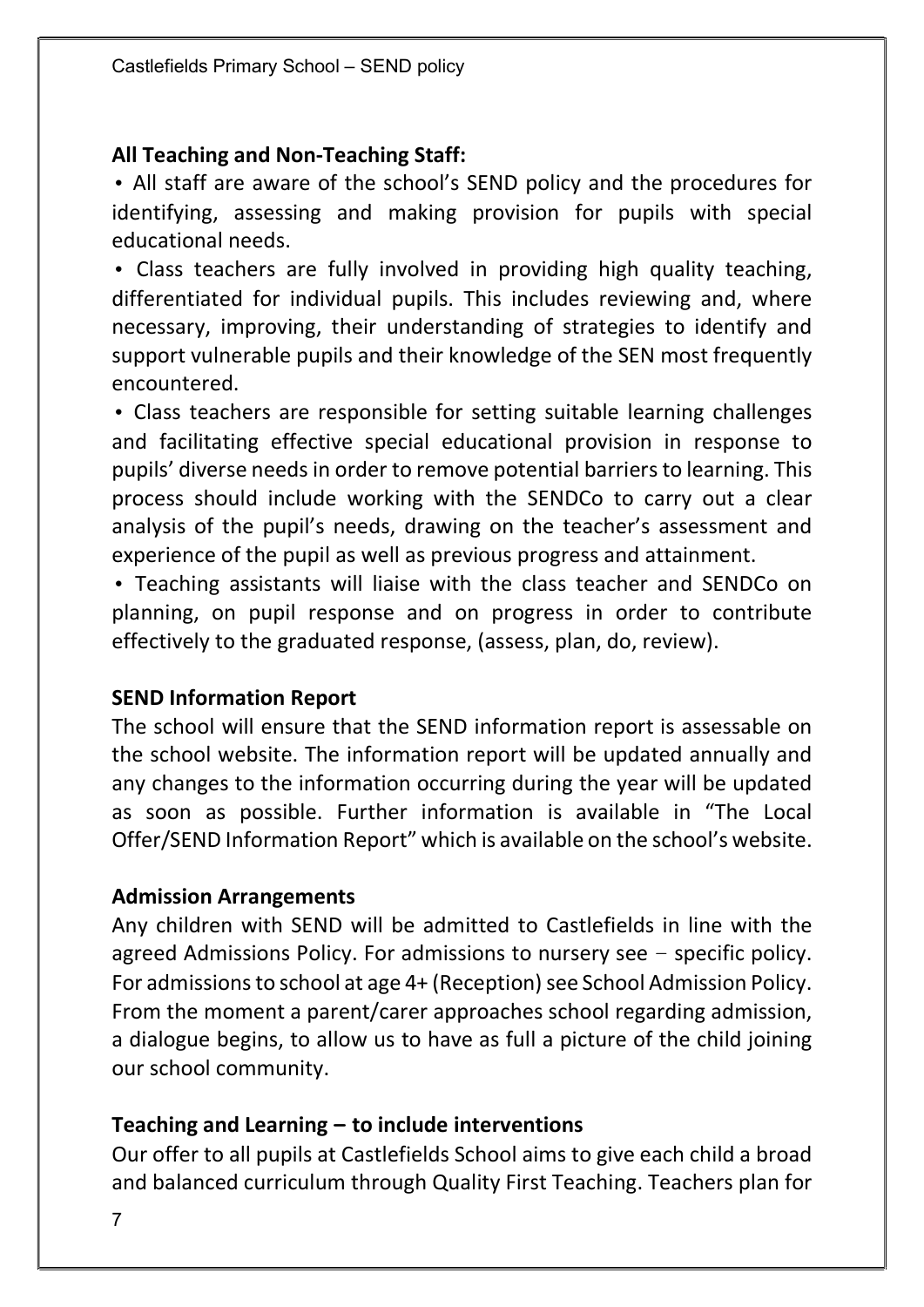learning; co-ordinating activities and learning opportunities with our experienced support staff. Regular monitoring and rigorous tracking procedures identify pupils not making expected progress. Class-teachers, the SENDCo and the Headteacher regularly review performance and identify those children who may need additional support.

The interventions that a child receives will focus on the area of difficulty observed. Most children experiencing some difficulty will initially be offered small group intervention programmes and whilst parents will be kept informed the child will not necessarily be deemed to have SEN status. A provision map is begun which identifies any interventions and travels with the child throughout their learning journey at school. Parents and children are encouraged to contribute and, if requested, parents will be given ideas to help at home. The success of these interventions is reviewed at least termly and in many cases allows the children engaged in the programme to catch up with their peers through accelerated progress. Some of the interventions available at Castlefields Primary include:

- Phonics catch up programme
- ELSA Emotional Literacy Support
- Nurture groups
- Rapid Reading  $-$  reading catch up programme for KS2 children
- Rapid Maths maths catch up programme for KS2 children
- Springboard Maths a maths booster programme for Year 5 and Year 6 children
- Toe by Toe  $-$  a multi-sensory phonic and spelling programme
- Snip literacy acquisition applying phonics to increase reading and spelling ability

## Resources

The SLT in conjunction with the SENDCo are responsible for the allocation of resources for the SEND provision within the school. This includes provision for children with an EHCP or Statement. The headteacher informs the governing body of how the funding allocated to support SEND is being deployed. The SLT and SENDCo meet annually to agree on use of funding. This in turn is reported to the Finance Committee of the Local Governing Body and the Trustees of TRUSTED.

## Assessment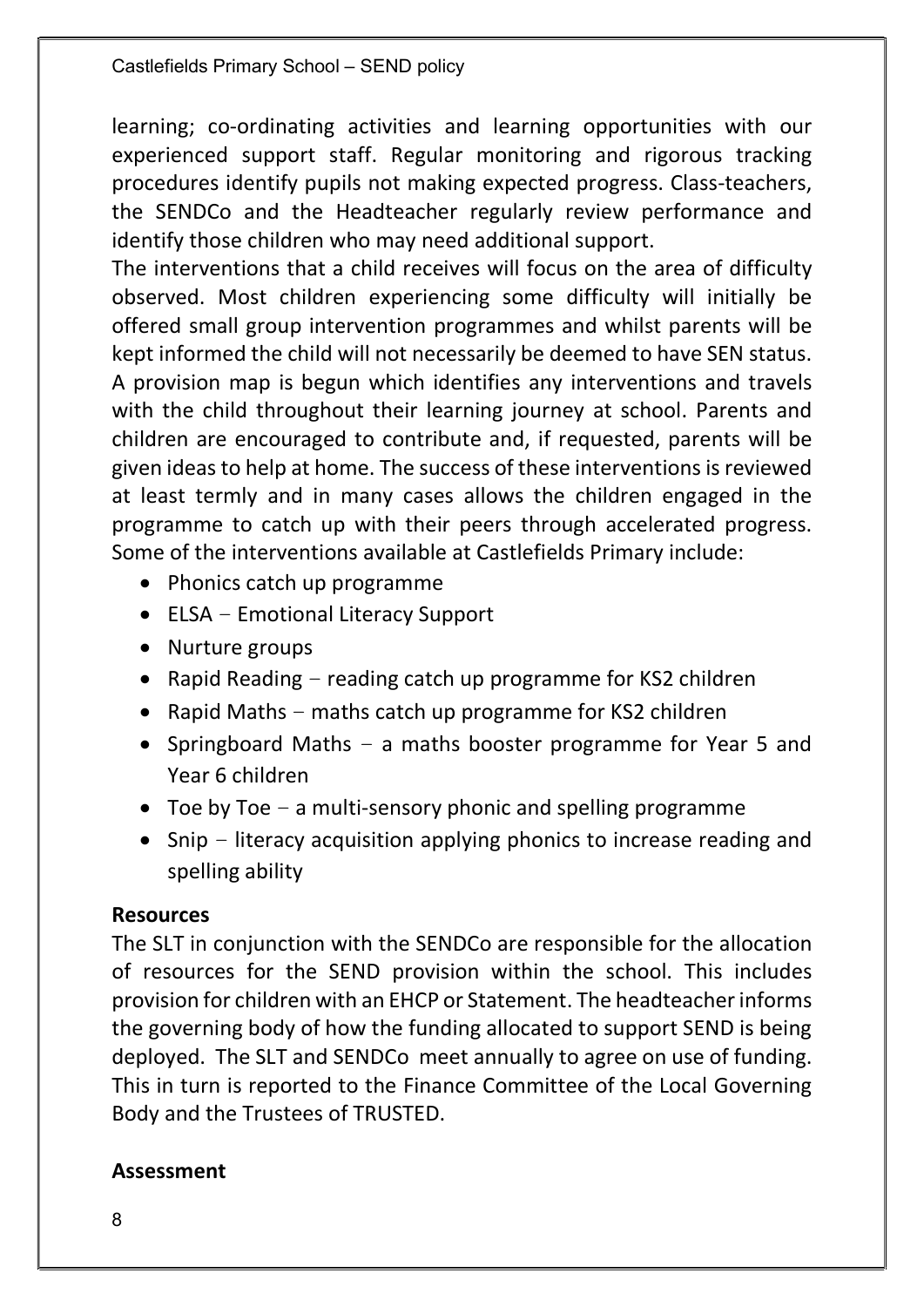Early identification of any child's additional needs is vital. When needs are identified the class teacher informs SLT and the child's parents at the earliest opportunity to alert them to concerns.

Along with other paperwork a Pupil Centred Plan will be drawn up for each child with SEND and this is shared with parents/carers who will sign it, to show their engagement with the plan. The progress of all children is tracked and monitored by SLT. The SENDCo will also monitor progress of SEND children. Formal assessments are carried out on a termly basis and the results of these are added to the school tracking system.

Paperwork including the pupil Centred Plans are monitored termly against progress to SMART targets. A provision map accompanies SEND children on their journey through school which shows the intervention that has taken place  $-$  year on year.

The aim of the Pupil Centred Plan is that SEND children should be able to access the whole school curriculum. Progress for such pupils can be broken down into more manageable steps.

As outlined in the revised Code of Practice (September 2014) Castlefields Primary School has adopted the Graduated Response for children with SEND. (This is based on the plan, do, review cycle being completed and evaluated.)

- ❖ Request for Statutory Assessment may be initiated by the school with a view to developing an Educational Health Care Plan (EHCP)
- ❖ The LEA considers the need for statutory assessment and can order multi-disciplinary assessment. It may then issue a formal EHC plan

The LEA seeks a range of advice before making a formal decision. The needs of the child are considered to be paramount to this.

In response to parental, school or medical requests for children with emotional needs/multi-agency involvement, the school will host a meeting and all agencies and parents/carers are invited to attend.

## Access to the Curriculum

All children have an entitlement to a broad and balanced curriculum, which is differentiated to enable children to:

- $\cdot$  Understand the relevance and purpose of learning activities
- $\cdot$  Experience levels of understanding and rates of progress that bring feelings of success and achievement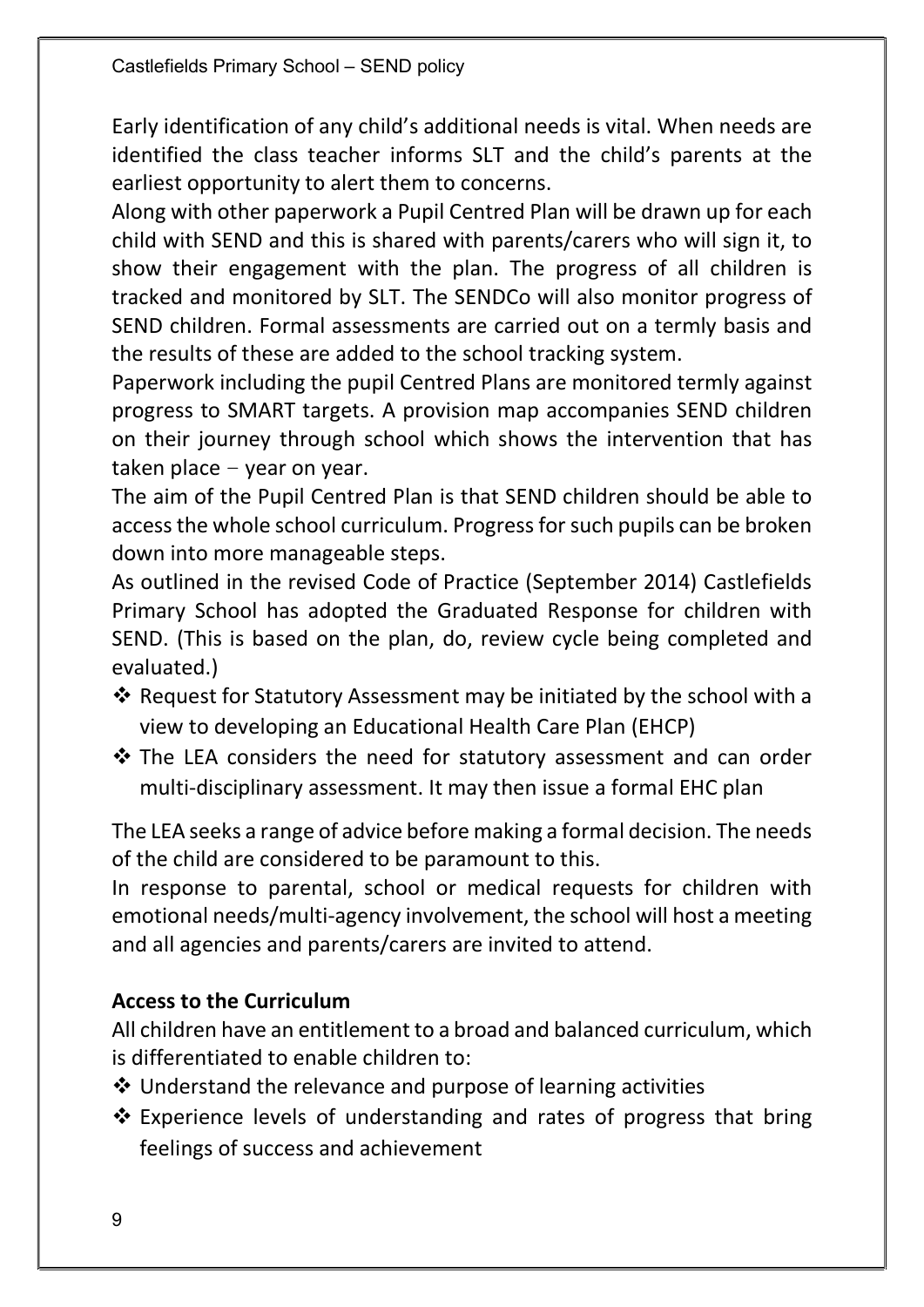Teachers use a range of strategies to meet children's special educational needs. Lessons have clear learning objectives; work is differentiated appropriately and assessment informs the next stage of learning. Teachers use assessment to inform next steps. This is recorded on SEN paperwork. Where possible children stay in the class and engage in whole class activities but there are times when one-to-one or small group situations will meet the needs of the child more appropriately.

#### Partnership with Parents/Carers

Parents can view the local offer for SEND on our website under the SEND drop down menu. Communication to parents is paramount to all children's success and well-being. Parents who have children with SEND attend Parents' Evenings and have additional consultations with teachers each term. We actively encourage parents to make an active contribution to their child's education.

## Dispute Resolution – Complaints

Any parent who is dissatisfied with any aspect of SEND provision should first seek to discuss this with the class teacher or SENCo and following this with the Headteacher or member of SLT. If concerns are not resolved then the Chair of Governors – Mr Donovan Gibbons – should be contacted. See Complaints Policy.

## Continuing Professional Development (CPD)

The SENDCo completed the NASENCo (National Acreditation of SENCos) award in January 2017.

The SENDCo attends termly network meetings and any other relevant courses which will help to keep school up to date with current practice. Other staff including teachers and teaching assistants attend courses relevant to SEND provision as and where appropriate e.g. ELSA, Dealing with Dyslexia; Cool Kids; Elklan – Speech and Language intervention.

## External Support Agencies

Where necessary, the school will consult with specialist teachers; e.g. Educational Psychologists, Learning Support (LSAT), Speech and Language Therapists (SALT), Woodland Outreach Service (Social, Emotional and Behaviour experts), BeeU and BEAM (Mental Health Services).